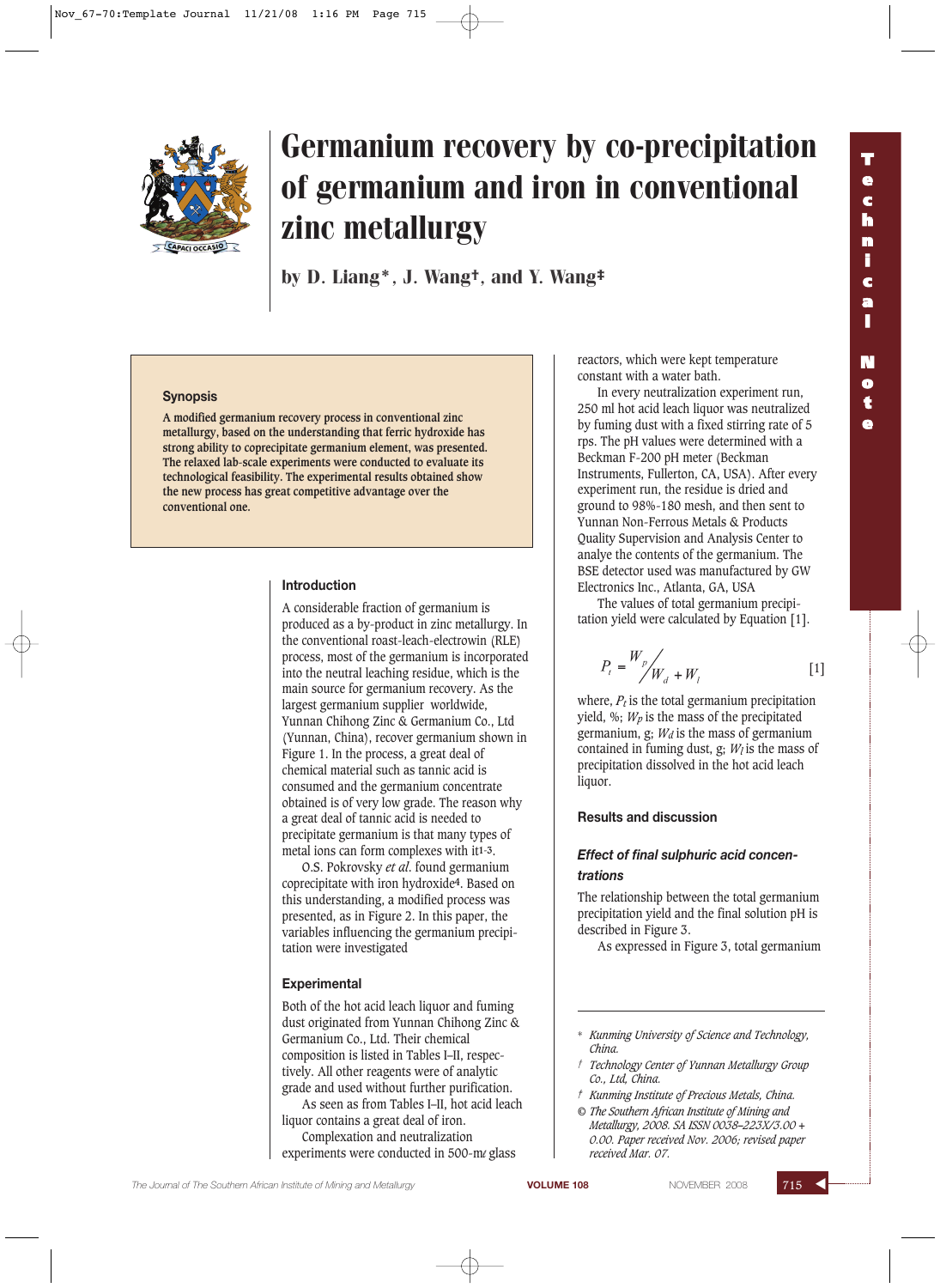## Germanium recovery by co-precipitation of germanium and iron



**Figure 1—The routine workflow sheet**



**Figure 2—The recommended workflow sheet**

| Table I                                                  |       |        |        |        |        |           |      |        |
|----------------------------------------------------------|-------|--------|--------|--------|--------|-----------|------|--------|
| The chemical composition of hot acid leach liquor (g.l.) |       |        |        |        |        |           |      |        |
| Element                                                  | Zn    | $Fe2+$ | $Fe3+$ | $Cu2+$ | $Cd2+$ | $H_2SO_4$ | Mn   | $Ge4+$ |
| Concentration                                            | 123.5 | 8.14   | 10.15  | 0.2    | 0.31   | 60.70     | 2.28 | 0.052  |

| Table II                                    |        |       |       |       |      |      |                  |       |
|---------------------------------------------|--------|-------|-------|-------|------|------|------------------|-------|
| The chemical composition of fuming dust (%) |        |       |       |       |      |      |                  |       |
| Element                                     | Ge     | Zn    | Pb    | Cd    | Fe   |      | SiO <sub>2</sub> | Other |
| Concentration                               | 0.0306 | 47.04 | 11.84 | 0.015 | 1.83 | 0.21 | 3.25             | 35.78 |

▲

716 NOVEMBER 2008 **VOLUME 108** *The Journal of The Southern African Institute of Mining and Metallurgy*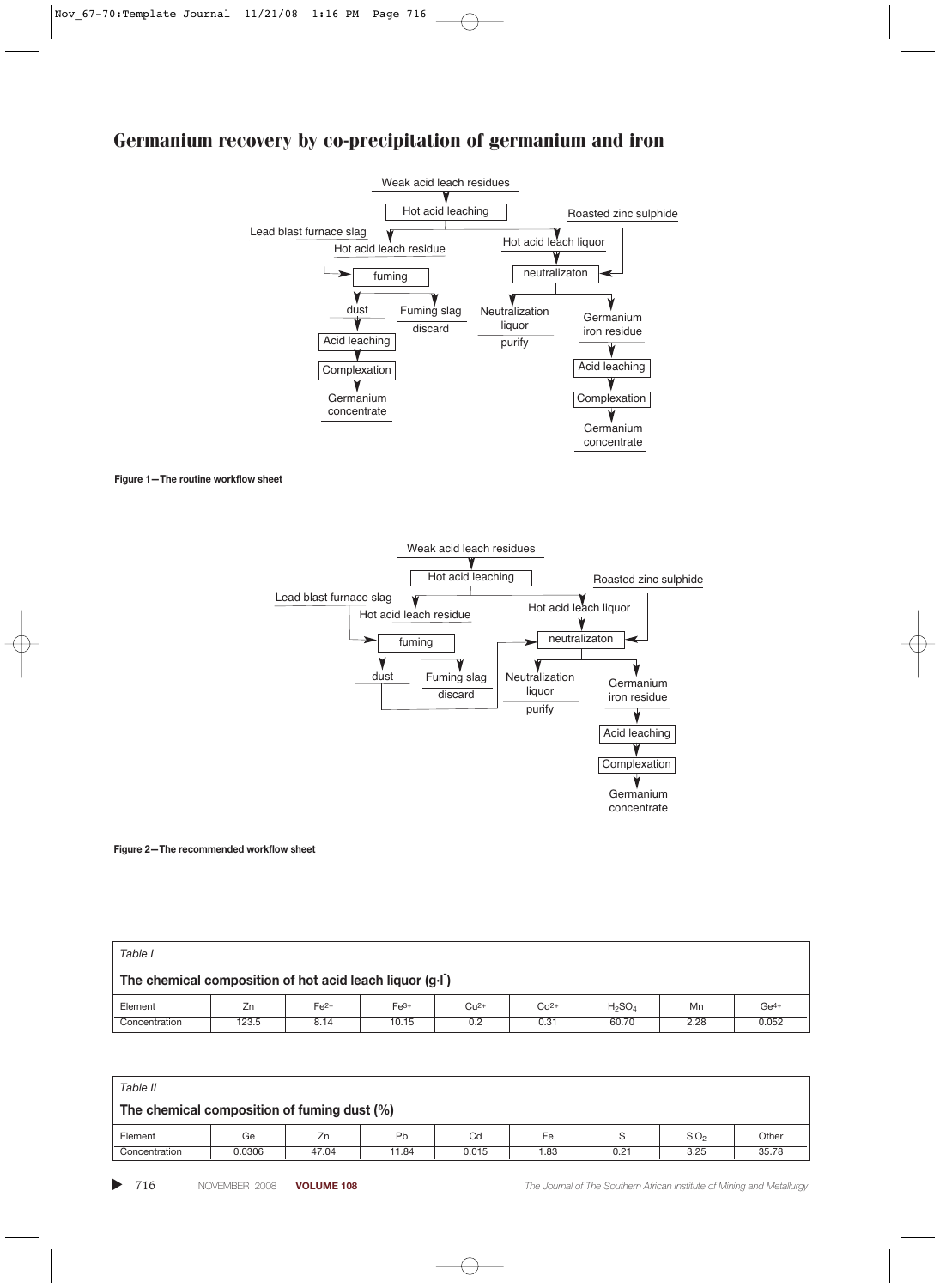## **T e c h n i c a l N o t e**





**Figure 3—The effect of final pH neutralization conditions: temperature, 353 K; manganese oxide powder, 0 g Figure 4—The effect of temperature, final solution pH 5.2; manganese**

precipitation yield increased rapidly with increasing final solution pH.

O.S. Pokrovsky claimed that germanium hydroxide complexation with ferric hydroxide can be represented by Reactions [2–6].

 $Ge^{4+} + 4OH^- = Ge(OH)_4^{0-}$  (aq) [2]

 $Fe^{4+} + 3OH^- = Fe(OH)_{3}^{0-}$  (aq) [3]

 $nFe(OH)_{3}^{O-}$  (aq) =  $n(>FeOH^{O})+nH_{2}O$  [4]

$$
Ge(OH)_{4}^{0}{}_{(aq)} + > FeOH^{0} = > FeO-Ge(OH)_{3}^{0} + H_{2}^{0}O
$$
 [5]

Ge(OH)<sup>40-</sup> (aq) + >FeOH<sub>0</sub> = >FeO-Ge(OH)<sub>2</sub><sup>-</sup> + H<sub>2</sub>O + H<sup>+</sup> [6] These reactions indicate that low acidity contributes to the high precipitation kinetics of germanium and iron.

D. D. Harbuck**5** also presented that some germanium ions may become tied up with silicon gel, as in Reaction [7]. In this process, low acidity also helps germanium precipitate.

$$
\begin{array}{c}\n0 \\
0 \\
\end{array} + \begin{array}{c}\n0 \\
\end{array} + \begin{array}{c}\n0 \\
\end{array} + \begin{array}{c}\n0 \\
\end{array} + \begin{array}{c}\n0 \\
\end{array} + \begin{array}{c}\n0 \\
\end{array} + \begin{array}{c}\n0 \\
\end{array} + \begin{array}{c}\n0 \\
\end{array} + \begin{array}{c}\n0 \\
\end{array} + \begin{array}{c}\n0 \\
\end{array} + \begin{array}{c}\n0 \\
\end{array} + \begin{array}{c}\n0 \\
\end{array} + \begin{array}{c}\n0 \\
\end{array} + \begin{array}{c}\n0 \\
\end{array} + \begin{array}{c}\n0 \\
\end{array} + \begin{array}{c}\n0 \\
\end{array} + \begin{array}{c}\n0 \\
\end{array} + \begin{array}{c}\n0 \\
\end{array} + \begin{array}{c}\n0 \\
\end{array} + \begin{array}{c}\n0 \\
\end{array} + \begin{array}{c}\n0 \\
\end{array} + \begin{array}{c}\n0 \\
\end{array} + \begin{array}{c}\n0 \\
\end{array} + \begin{array}{c}\n0 \\
\end{array} + \begin{array}{c}\n0 \\
\end{array} + \begin{array}{c}\n0 \\
\end{array} + \begin{array}{c}\n0 \\
\end{array} + \begin{array}{c}\n0 \\
\end{array} + \begin{array}{c}\n0 \\
\end{array} + \begin{array}{c}\n0 \\
\end{array} + \begin{array}{c}\n0 \\
\end{array} + \begin{array}{c}\n0 \\
\end{array} + \begin{array}{c}\n0 \\
\end{array} + \begin{array}{c}\n0 \\
\end{array} + \begin{array}{c}\n0 \\
\end{array} + \begin{array}{c}\n0 \\
\end{array} + \begin{array}{c}\n0 \\
\end{array} + \begin{array}{c}\n0 \\
\end{array} + \begin{array}{c}\n0 \\
\end{array} + \begin{array}{c}\n0 \\
\end{array} + \begin{array}{c}\n0 \\
\end{array} + \begin{array}{c}\n0 \\
\end{array} + \begin{array}{c}\n0 \\
\end{array} + \begin{array}{c}\n0 \\
\end{array} + \begin{array}{c}\n0 \\
\end{array} + \begin{array}{c}\n0 \\
\end{array} + \begin{array}{c}\n0 \\
\end{array} + \begin{array}{c
$$

#### *Effect of temperature*

The relationship between total germanium precipitation yield and neutralization temperature is described in Figure 4.

As expressed in Figure 4, total germanium precipitation yield decreased with increasing neutralization temperature. Reaction equilibrium can be reached at high temperatures, but at such conditions, solubility products of germanium and iron hydroxide become less**6**, which lower germanium precipitation yield.

#### *Effect of manganese oxide powder usage*

The relationship between total germanium precipitation yield and manganese oxide powder usage is described in Figure 5. As seen from it, total germanium precipitation yield increased with increasing manganese oxide powder usage. But when manganese oxide powder usage reached 4 g, total germanium precipitation yield did not increase significantly.



**oxide powder, 0 g**



**Figure 5—The effect of manganese oxide powder usage, neutralization conditions: final solution pH 5.2; temperature 333 K**

Manganese oxide powder can oxidize the ferrous ions to ferric ones (Reaction [8]), which can accelerate the germanium precipitation process (Reaction [9]).  $MnO_2 + 2H_2SO_4 = Mn(SO_4)_2 + 2H_2O$  [8]

and 
$$
\sum_{i=1}^{n} a_i
$$

 $Mn(SO_4)_2 + 2FeSO_4 = MnSO_4 + Fe_2(SO_4)_3$  [9] A sample of the germanium-iron residue was polished and carbon-coated for observation with a BSE detector (Figure 6). Germanium's uniform distribution in the iron residue indicates that germanium may polymerized into a colloid by hydrolysis, as given by Reaction [10], behaving similarly to silica**7**.

$$
nH_2GeO_3 = [GeO_2]n(colloid) + nH_2O \qquad [10]
$$

#### *Comparisons between the new process and the old one*

As mentioned above, iron hydroxide has capability of absorption to germanium. The laboratory-scale the experimental results show that precipitation of germanium by coprecipitation of iron can lead to germanium concentrate with a higher grade, and less tannic acid consumption (Table III), according to the existing technology.